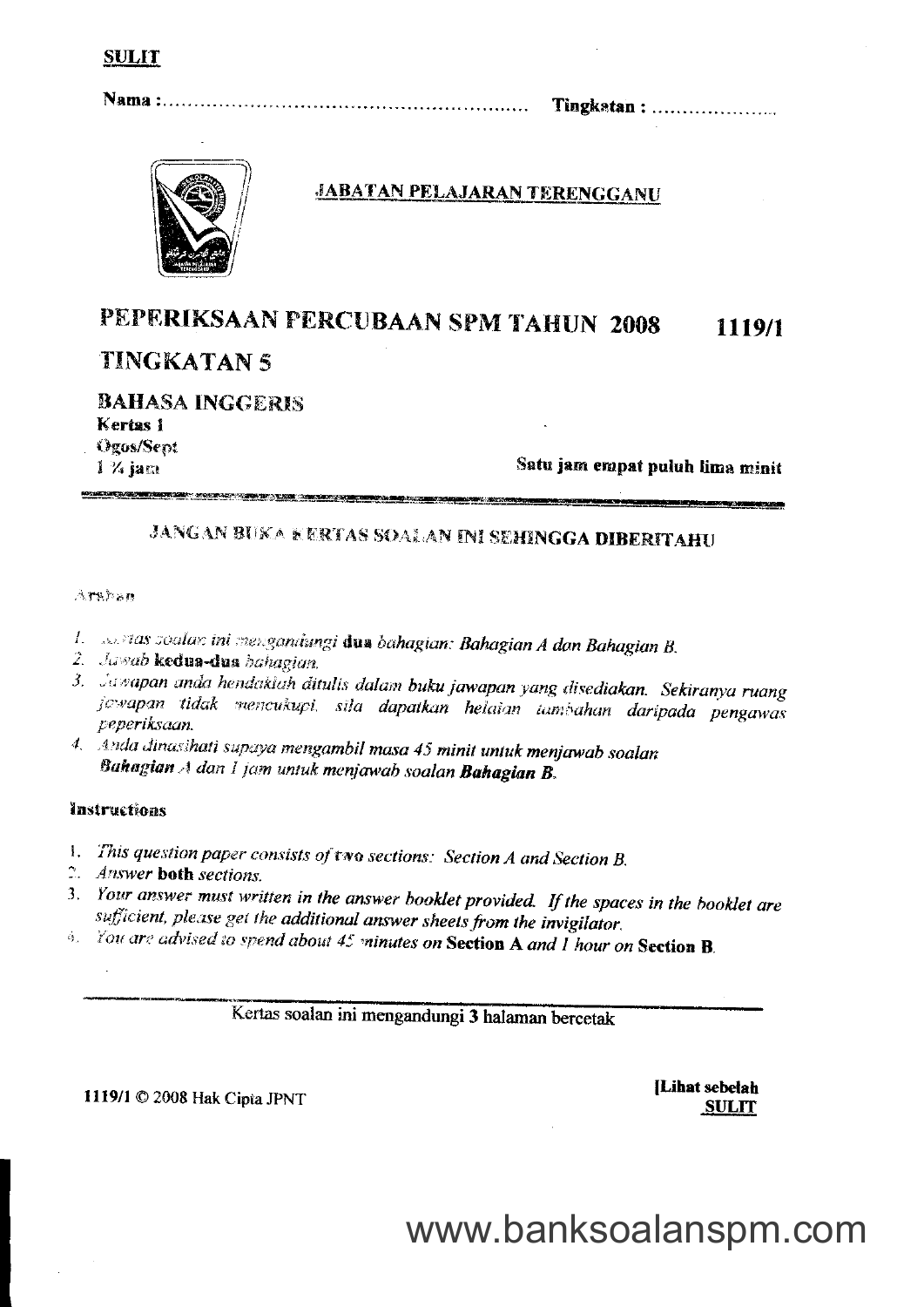#### **Section A: Directed Writing**

#### [35 marks]

#### [Time suggested: 45 minutes]

You find that your school is lacking in facilities. You have decided to give suggestions to the principal on the facilities needed by your school. Using the notes below, write a letter to the principal stating your suggestions.

The school needs more of the following:

- sports equipment
- whiteboards for classrooms
- $\bullet$ computers

New facilities to be added:

- school bus  $\bullet$
- multi-purpose court
- mini garden  $\bullet$

When writing the letter, you should remember:

 $-$  that the letter is formal

 $\mathcal{A}$ 

 $-$  to set the letter in the correct format

 $\mathbf{u}$ 

- $-$  to include all the points given
- $-$  to elaborate on each of the points

## **SULIT**

www.banksoalanspm.com

# 1119/1